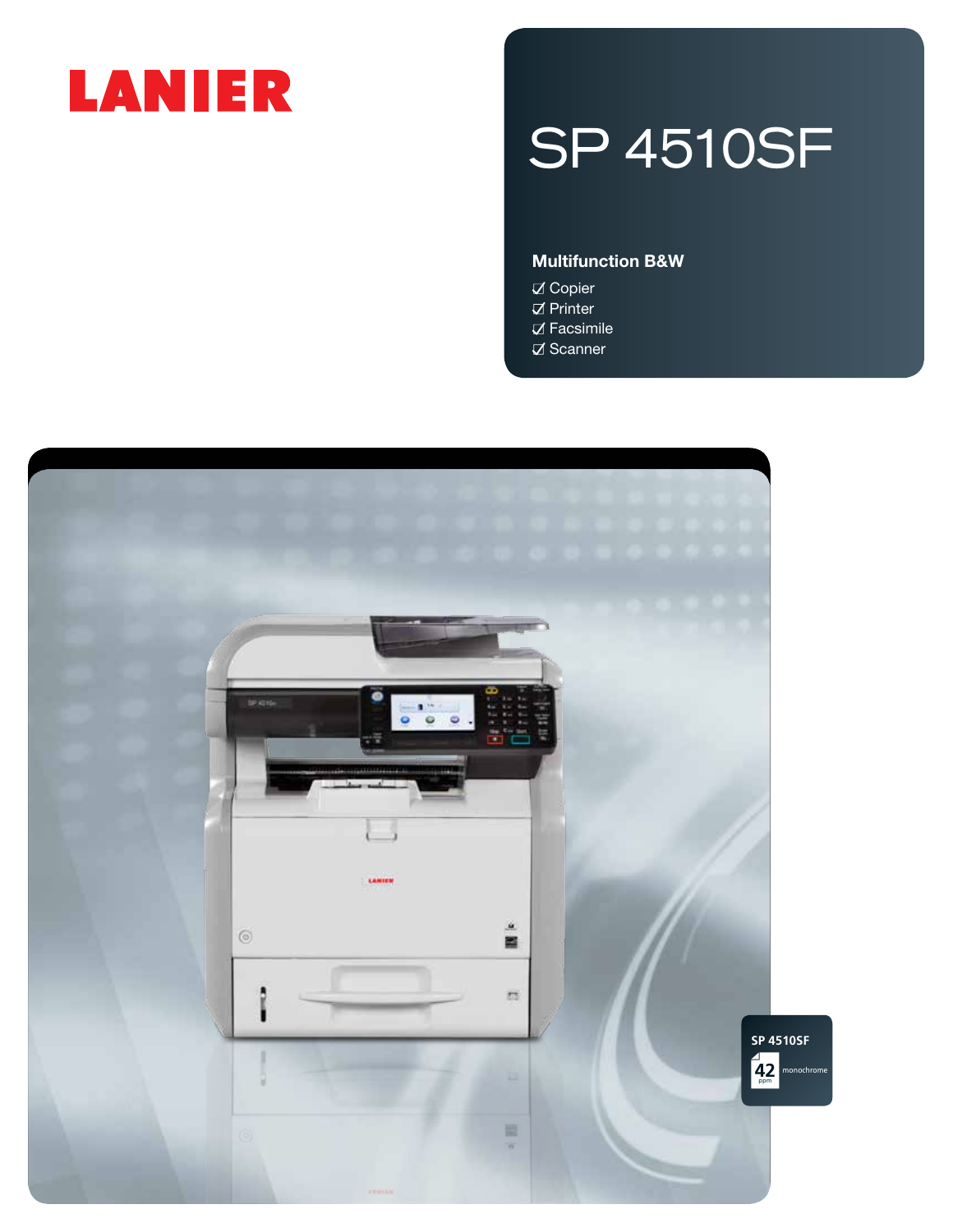## **More control to perform more tasks**

Just because your budget is tight or your office is limited on space, it shouldn't limit what you can do. Use the LANIER™ SP 4510SF to perform a wider range of everyday document management tasks — including printing, scanning, faxing and copying quickly - so you can move from one project to the next without missing a beat. Place the compact MFP nearly anywhere, even on your desk, to save space while you save time. Customize the device to accommodate personal preferences. Take advantage of security controls to protect your information. Access administrative controls remotely to keep the SP 4510SF running efficiently — whether you add it to an integrated Managed Document Services (MDS) portfolio or use it as your primary device.

### **Tackle big tasks in small spaces**

You need a powerful multifunction printer to take on more challenges not take up space. With the Lanier SP 4510SF, you can perform a wider range of everyday information management tasks in any office, or from any desk. Need to print quickly? Use the device to print at 42 ppm and transition quickly to the next job. Need to impress a client? Print documents with crisp, clear text and graphics in high-quality 1200 dpi resolution without compromising speed.

## **Customize your commands**

Nobody knows how to improve your productivity more than you do. That's why we designed the Lanier SP 4510SF with customizable controls that complement your workflow demands. Set shortcuts for frequently used tasks right on the tilting 4.3" color touch panel Home Screen. Need to work on the go? Bring your work with you on a USB memory card or SD card and print it when you need it. Or, simply use your smartphone or tablet for convenient mobile printing. The Lanier Smart Device Print&Scan app gives you more functionality and control for programming jobs, it's the closest you can get to the PC experience on a tablet or smartphone.

## **Simplify complex tasks**

Want to accomplish more by working less? With the Lanier SP 4510SF, you can automate a wide range of processes to save time so you can move on to your next project. Remotely check supply levels, system settings, usage rates and more to ensure the device is ready to work when you are. The optional web browser lets you access and print web pages directly from the control panel. Add the optional Integrated Cloud Environment (ICE) service and connect your MFP seamlessly to popular Cloud-based services. Print from or Scan directly to apps like DocumentMall™ , Evernote™ , Dropbox™ or Google Drive™ without expensive on-site servers, system integration or software updates.







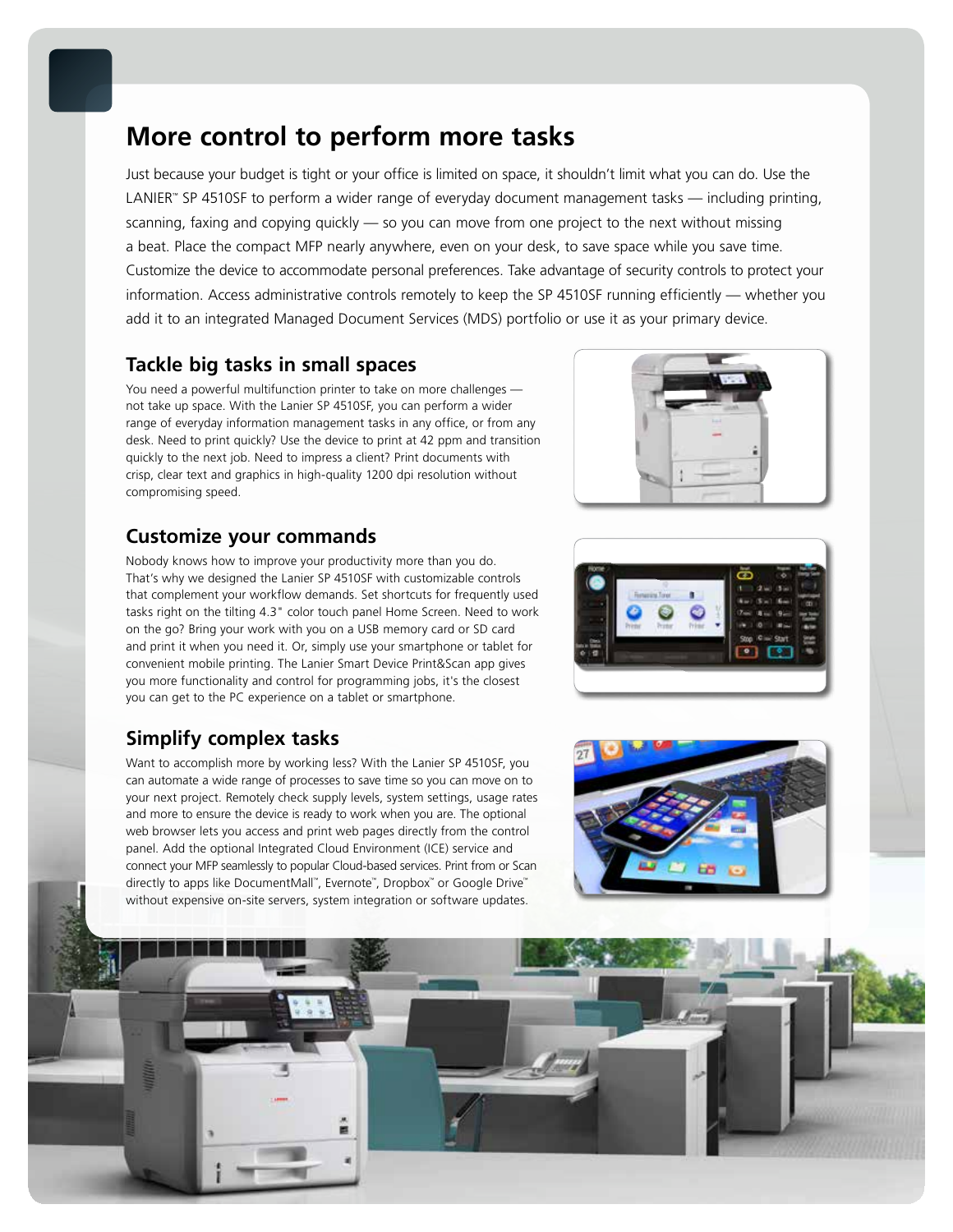## **Protect what's most important your bottom line**

## **Share information quickly**

You have important information. But can you get it to the right people at the right time, so they can make game-changing decisions for your organization? Send any document in color within moments with Scan-to-Email/Folder/URL/USB/SD Card. Create searchable PDFs when scanning with Lanier's OCR option. The SP 4510SF supports Distributed Scan Management (DSM) which allows administrators to create predefined recipient-specific, scanning workflows centrally to simplify scanning to different users. You can even scan two-sided documents, including IDs and patient insurance cards, onto a single sheet of paper to reduce paper costs. For those times when you need to fax legal or other professional documents, you can take advantage of advanced fax capabilities, including forwarding to Email and Folder, Internet Fax, support for LDAP and more.



## **Conserve energy, protect your budget**

Use less energy to do more work. With recovery from sleep mode under 10 seconds, and first-copy times at 5.1 seconds, you won't have to spend a lot of your time waiting for the information you need. Program automatic startup or shutdown to conserve energy when you're out of the office. Reduce paper costs with default double-sided printing. You can even check to see if your efforts are worthwhile. The MFP includes an indicator that prominently displays paper-saving metrics to encourage more sustainable printing. Plus, the device meets EPEAT® Silver\* criteria — a global environmental rating system for electronic products — and is certified with the latest ENERGY STAR™ specifications. In addition, with Lanier's toner cartridge/container recycling program, you can return all empty Lanier branded toner containers and cartridges to our recycling vendor.



## **Control critical information**

Keep prying eyes off of your confidential information. When you deploy advanced user authentication controls, a proximity card swipe or login and password entry at the device is required to access critical functions, including the release of documents. You can also restrict access to specific functions for specific users to curb unnecessary printing. Other security features include DataOverwriteSecurity System (DOSS) and embedded encryption to help protect images and data on the Lanier SP 4510SF hard drive.

## **ADVANCED SECURITY**